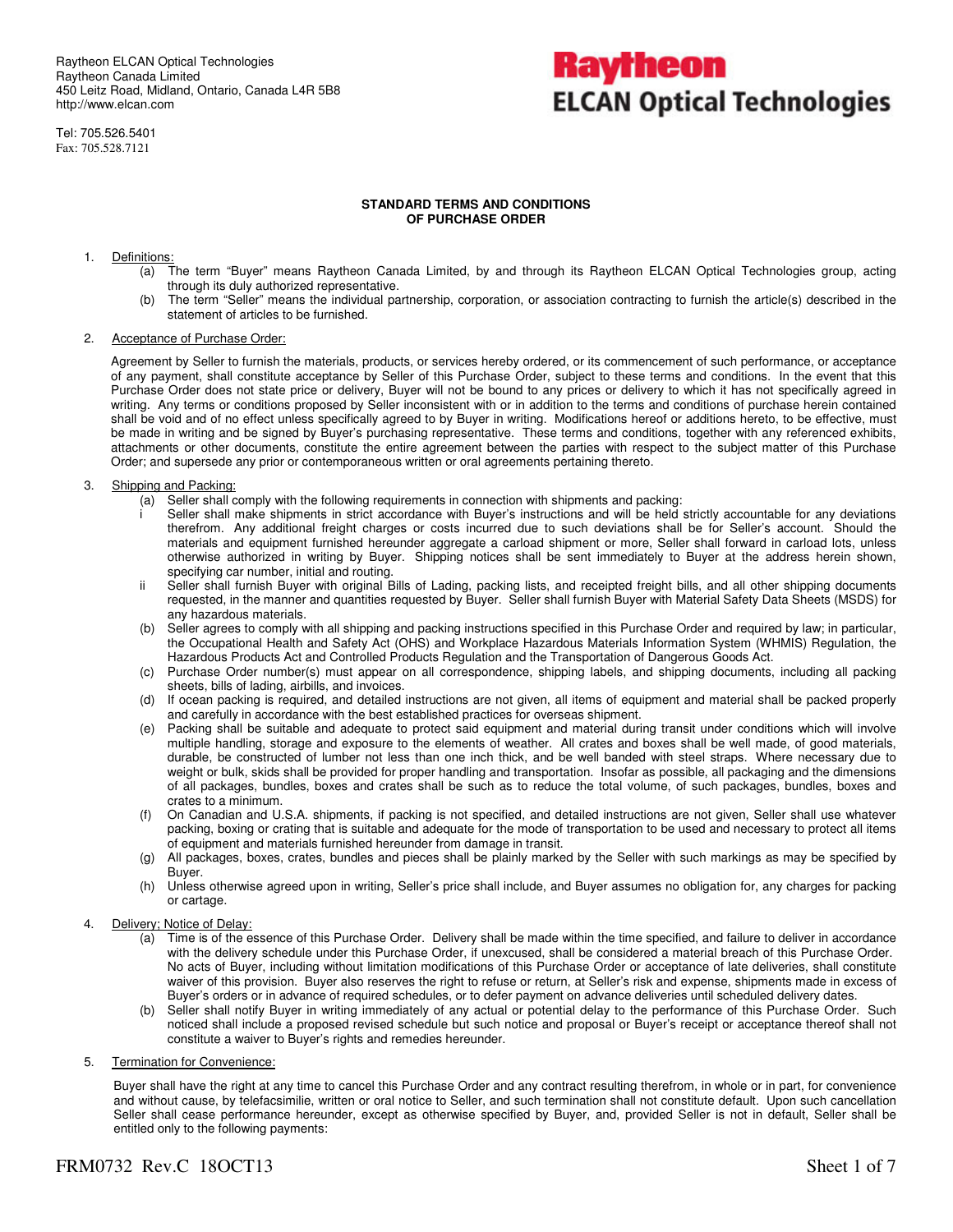### Tel: 705.526.5401

Fax: 705.528.7121

- Raytheon **ELCAN Optical Technologies**
- i If this Purchase Order covers standard stock items of equipment and material, Buyer's only obligation shall be to pay for items and work accepted prior to cancellation.
- ii If this Purchase Order covers items of equipment and material manufactured or fabricated to Buyer's specifications, or specifications prepared by Seller for Buyer, Seller shall be paid an equitable cancellation charge in such amount as may be agreed upon by Buyer and Seller, provided, however, that such amount shall not exceed the lessor of one month's requirement of product or the total price of this Purchase Order. Buyer, however, shall be entitled to such work and materials as have been completed at the time of such cancellation.
- 6. Termination for Default:

In the event of default by Seller to comply with any one or more of the terms, conditions or requirements of this Purchase Order; or for failure to make progress so as to endanger performance of this Purchase Order; or failure to provide adequate assurance of future performance; Buyer may, at its option, terminate this Purchase Order in whole or in part without prejudice to any rights, elections or remedies Buyer may have, and without penalty or liability, except to pay for conforming goods received and accepted or for work completed and accepted prior to the Buyer exercising its option herein. In the event of partial termination, Seller is not excused from performance of the non-terminated balance of work under the Purchase Order.

7. Force Majeure.

Except for defaults of Seller's subcontractors at any tier, neither Buyer nor Seller shall be liable for any failure to perform due to any cause beyond their reasonable control and without their fault or negligence. Such causes include, but are not limited to, acts of God or of the public enemy, acts of the Government in its sovereign or contractual capacity, fires, floods, epidemics, terrorism, quarantine restrictions, strikes, freight embargoes, and unusually severe weather. In the event that performance of this Purchase Order is hindered, delayed or adversely affected by causes of the type described above ("Force Majeure"), then the Party whose performance is so affected shall so notify the other Party's authorized representative in writing and, at Buyer's option, this Purchase Order shall be completed with such adjustments as are reasonably required by the existence of Force Majeure or this Purchase Order may be terminated by the Buyer for convenience in accordance with article 5 above.

#### 8. Disputes.

If a dispute arises, the parties shall meet and negotiate in good faith to settle any allegation of breach or question of interpretation relating to these terms. If parties are unable to settle the matter within thirty (30) days after their first meeting, then upon the demand of either party, the matter shall be submitted to binding arbitration in accordance with the rules of the American Arbitration Association. The arbitration proceeding shall take place in Toronto, Ontario, Canada, and shall be conducted in the English language. The arbitration tribunal shall consist of three (3) members, one (1) appointed by each party and the third appointed by the first two members. The arbitration tribunal shall resolve the questions submitted, award the relief to which each party may be entitled, and allocate the costs of arbitration. The arbitration award shall be final, binding on the parties, not subject to appeal, and enforceable by any court having jurisdiction over the necessary party or its assets. Until final resolution of any dispute hereunder, Seller shall diligently proceed with the performance of this Contract as directed by Buyer.

#### 9. Remedies:

- (a) Except as otherwise provided herein, the rights and remedies herein granted to or reserved to Buyer shall be cumulative and shall be exercisable individually or collectively and additional to any other or further remedies in law or equity provided. Failure of Buyer to enforce any of its rights shall not constitute a waiver of such rights or of any other rights and shall not be construed as a waiver or relinquishment of any such provisions, rights, or remedies; rather, the same shall remain in full force and effect.
- (b) Buyer shall be entitled at all times to set off any amount owing at any time from Seller or any of its affiliated companies to Buyer, against any amount payable at any time by Buyer or any of its affiliated companies to Seller.

#### 10. Proprietary Rights

- (a) Unless otherwise expressly agreed in writing to the contrary, all specifications, information, data, drawings, software and other items supplied to Buyer by Seller shall be disclosed to Buyer on a non-proprietary basis and may be used and/or disclosed by Buyer without restriction unless the Buyer has executed a separate agreement restricting the use and disclosure of such information, data, software and the like.
- (b) Unless otherwise expressly agreed in writing to the contrary, all specifications, information, data, drawings, software and other items which are (i) supplied to Seller by Buyer or (ii) obtained or developed by Seller in the performance of this Purchase Order or paid for by Buyer shall be proprietary to Buyer, shall be used only for purposes of providing goods or services to Buyer pursuant to this Purchase Order, and shall not be disclosed to any third party without Buyer's express written consent. All such items supplied by Buyer or obtained by Seller in performance of this Purchase Order or paid for by buyer shall be promptly provided to Buyer on request or upon completion of this Purchase Order,
- (c) Unless otherwise expressly agreed in writing to the contrary, any invention or intellectual property first made or conceived by Seller in the performance of this Purchase Order or which is derived from or based on the use of information supplied by Buyer shall be considered to be the property of Buyer; and Seller shall execute such documents necessary to perfect Buyer's title thereto. Unless otherwise expressly agreed in writing to the contrary, any work performed pursuant to this Purchase Order which includes any copyright interest shall be considered a "work made for hire."

#### 11. Buyer's Property.

- (a) All drawings, tools, jigs, dies, fixtures, materials, information, and other property supplied by Buyer or Buyer's customer, or paid for by Buyer, shall be and remain the property of Buyer; and if Seller fails to return such property upon Buyer's demand, Buyer shall have the right, upon reasonable notice, to enter Seller's premises and remove any such property at any time without being liable for trespass or damages of any sort.
- (b) All such items shall be used only in the performance of work under this Purchase Order unless Buyer consents otherwise in writing.
- (c) Material made in accordance with Buyer's specifications and drawings shall not be furnished or quoted by Seller to any other person or concern without Buyer's prior written consent.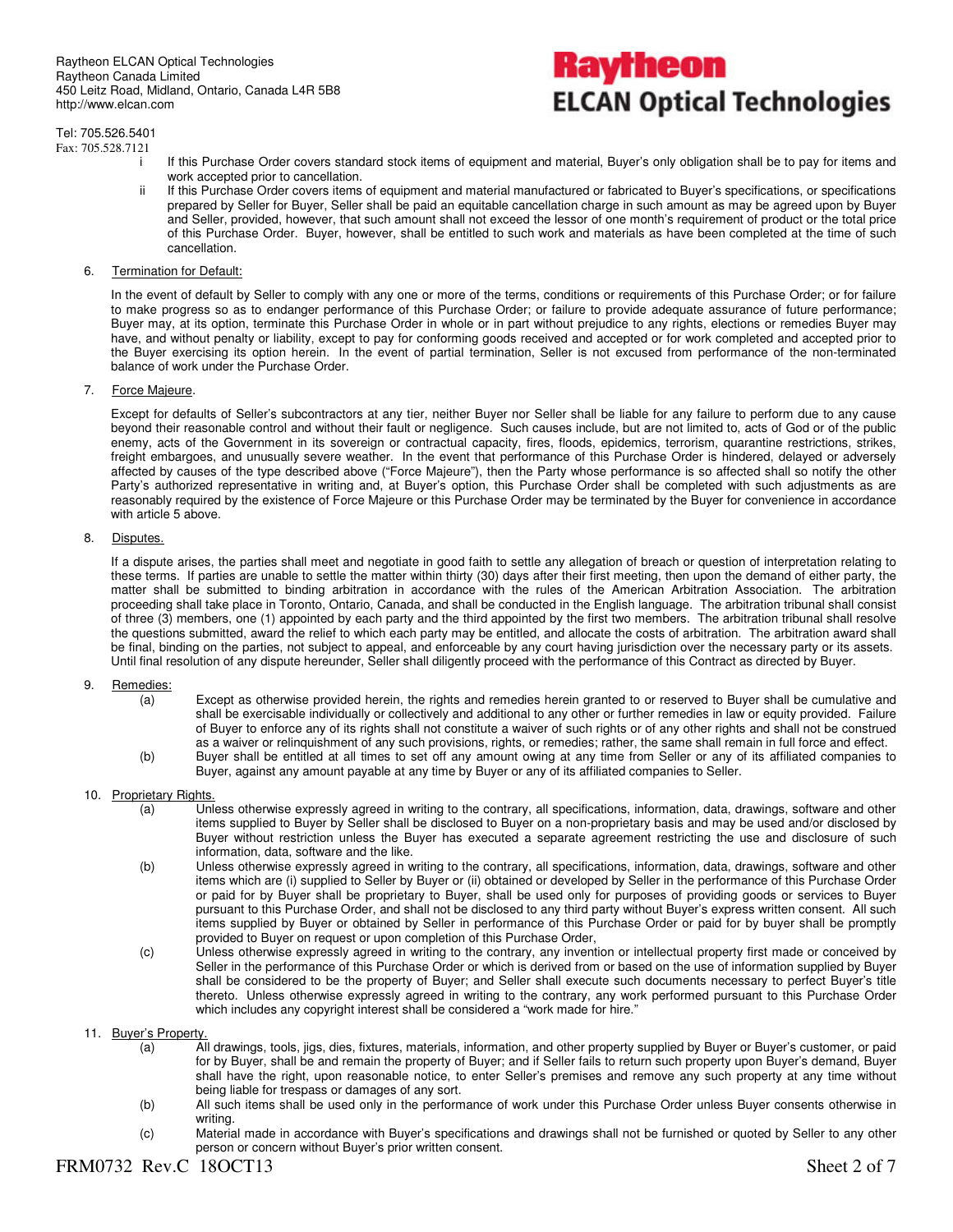

Tel: 705.526.5401 Fax: 705.528.7121

- - (d) Seller shall have the obligation to maintain any and all property furnished by Buyer to Seller and shall be responsible for all loss or damage to said property except for normal wear and tear.
- 12. Release of Information.

Seller shall not publish, distribute, or use any information developed under or about the existence of this Purchase Order, or use the Raytheon ELCAN Optical Technologies name, logo, trademark, service mark, or trade dress for the purpose of advertising, making a news release, creating a business reference, creating a website content or for products or service endorsement without prior written approval of Buyer.

13. Encumbrances.

Seller warrants that the equipment and materials furnished hereunder, both at the time of contracting and at the time of delivery, or any point in between, will be free and clear of any and all security interests, chattel mortgages, liens, claims and encumbrances of any kind whatsoever, and that Seller will defend, same harmless and indemnify Buyer and Buyer's customer from and against losses, damages, costs and expenses, which occur by reason of any actual or alleged breach of this warranty.

- 14. Order of Precedence
	- (a) In the event of any inconsistency or conflict between or among the provisions of this Purchase Order, such inconsistency or conflict shall be resolved by the following descending order of precedence: 1. Order-specific provisions which are typed or handwritten on the Purchase Order as additions to the pre-printed terms; 2. Documents incorporated by reference on the face page(s) of this Purchase Order; 3. These General Terms and Conditions of Purchase and Supplements thereto; 4. Statement of Work; and 5. Specifications attached hereto or incorporated by reference. Buyer's specifications shall prevail over those of the Seller.
	- (b) In the event of conflict between specifications, drawings, samples, designated type, part number or catalog description, the specifications shall govern over drawings, drawings over samples, whether or not approved by Buyer, and samples over designated type, part number, or catalog description. In cases of ambiguity in the specifications, drawings, or other requirements of this Purchase Order, Seller must, before proceeding, consult Buyer, whose written interpretation shall be final.

### 15.  $\frac{\text{Warranty:}}{a}$

- Seller warrants that all items delivered under this Purchase Order; shall be new and of first class materials and workmanship; shall be free from defects in materials and workmanship; shall conform to applicable specification, drawings, samples or other descriptions herein set forth; shall be free from design defects (except where it has been proven, to the Buyers satisfaction, that such defects were solely and directly the result of detailed designs furnished by Buyer); and shall be suitable for the service or use intended by Buyer. Seller further warrants that any and all services to be performed hereunder shall be performed by qualified personnel, fully experienced in performing such services pursuant to the requirements of this Purchase Order. These warranties shall survive final acceptance and payment.
- (b) If any items furnished hereunder, or any part or parts thereof fail to comply with said warranties within one (1) year from the date of initial operation or eighteen (18) months from date of shipment, whichever occurs first, Seller shall at Buyer's option, and without waiver by Buyer of any other remedies provided by law or by this Purchase Order, at Seller's own risk and expense, either (1) correct the defect, (2) replace the defective item, (3) remove such defective item and refund such portion of the Purchase Order as is equitable under the circumstances. If Seller refuses or fails promptly to correct such defect or defects, or replace such items when requested by Buyer, Buyer may, by contract or otherwise, correct such defects or replace such items, and Seller shall reimburse Buyer for any and all costs incurred by Buyer in effecting such corrections and replacements.
- (c) Buyer's approval of any designs furnished by Seller shall not relieve Seller of any of its obligations under any provisions of this Purchase Order, including, but not limited to, the provisions of this Warranty.
- (d) Seller's warranties hereunder shall extend to Buyer, Buyer's successors, assigns, customers and sub-vendees, and same are entitled to bring suit directly against Seller for damages caused by any breach of said warranties.
- (e) Seller's warranties herein enumerated shall be cumulative and shall not be deemed to exclude any other additional or further warranties provided by equity or law.
- 16. Inspection and Testing:
	- (a) Seller shall comply with all inspection and testing instructions that may be attached to this Purchase Order, or contained in the specifications or drawings referred to therein.
	- (b) Buyer and Buyer's customer reserve the right, at all reasonable times and places, to inspect at Seller's or its subcontractor's, assignee's or sub-supplier's plant all items of materials and equipment ordered pursuant hereto, and to witness any testing thereof before, during and after performance and delivery. Buyer and Buyer's customer also reserve the right to use an inspection agency to make any such inspection or to witness any such tests or to verify that the controls exercised and the materials provided conform with requirements of the Purchase Order. Verification by the Buyer and Buyer's customer shall not relieve the Seller of his responsibility to provide conforming materials nor shall it preclude subsequent rejection. When verification is performed at Seller's or its subcontractor's, assignee's or sub-supplier's plant, the verification shall not be used by the Seller as evidence of effective control of quality.
	- (c) The Seller shall provide the Buyer and Buyer's customer with the accommodation and facilities required for the proper accomplishment of this work, without additional charge, and shall provide any assistance necessary for verification, documentation or release of materials. The Buyer and Buyer's customer shall have the right of access to any area of the Seller's or his subcontractor's premises where any part of the contracted work is being performed, and shall be afforded unrestricted opportunity to verify compliance with system procedures and conformance of materials and services with contract requirements. The Seller or his subcontractor shall make his inspection equipment available for reasonable use for verification purposes and personnel of the Seller or his subcontractor shall be made available for operation of such inspection equipment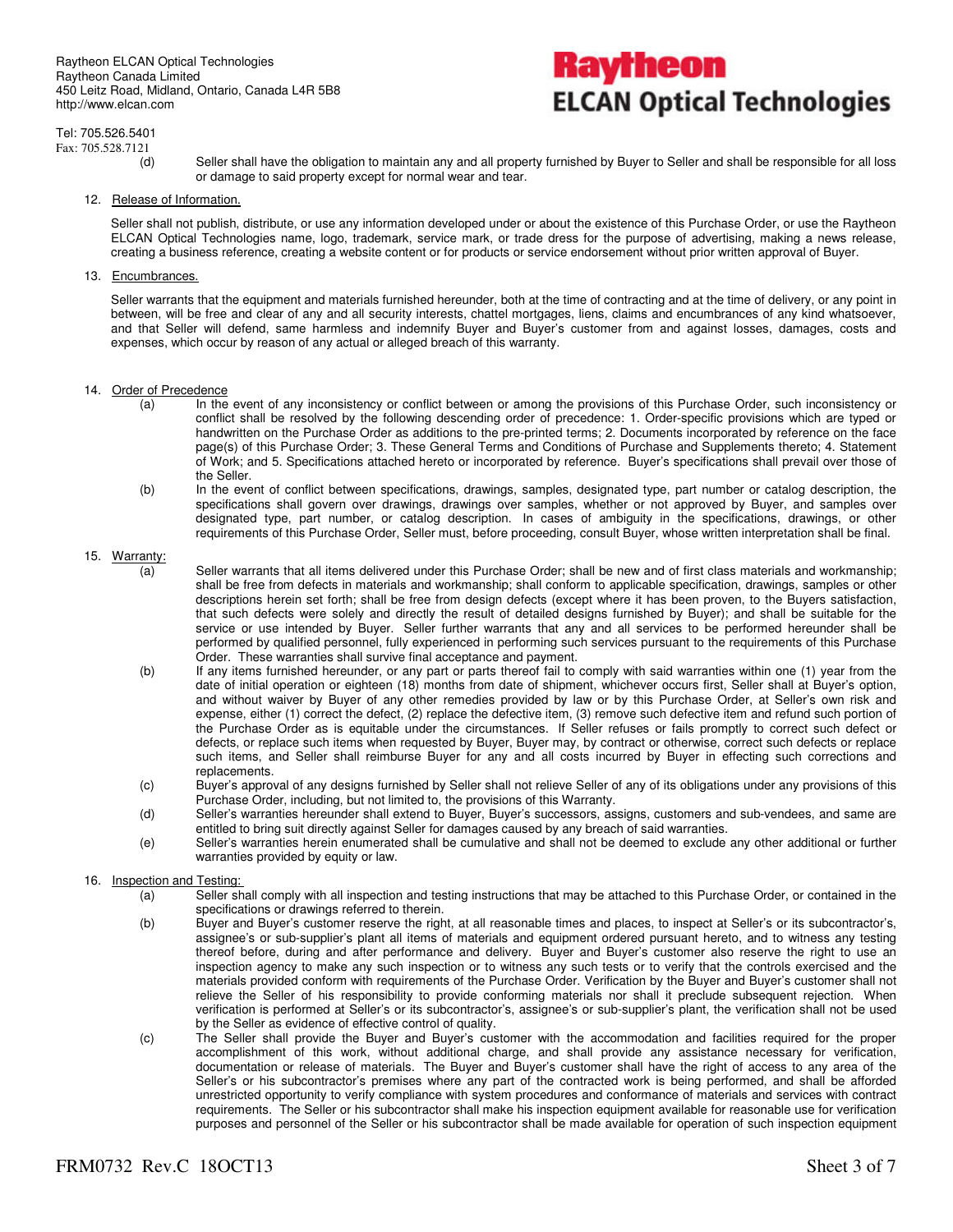# Raytheon **ELCAN Optical Technologies**

Tel: 705.526.5401 Fax: 705.528.7121

as required. The foregoing provisions of this Article are supplementary to and not in lieu of the provisions of Section 16(b) above.

- (d) Seller is responsible for providing, controlling, calibrating and maintaining inspection, measuring and test equipment suitable to demonstrate conformance of materials with contract requirements. All standards and measuring equipment shall be calibrated using standards traceable to national (or international) standards. Jigs, fixtures, templates, patterns or other devices used as media of inspection shall be proven capable of verifying the acceptability of materials prior to release for use during manufacture. Each standard and measuring equipment shall be calibrated at periodic intervals established by Seller or his subcontractor on the basis of stability, purpose and usage. The Seller or his subcontractor shall develop and maintain records in respect of all standards and measuring equipment. These records shall demonstrate that each standard and item of measuring equipment is capable of performing measurements within the designated limits and these records shall be made available for review by the Buyer and Buyer's customer when requested.
- (e) All items of materials and shipment are subject to Buyer's inspection within a reasonable time after arrival at ultimate destination. If any items of materials or equipment or any workmanship are found to be defective, inferior or not in conformance with this Purchase Order, Buyer shall have the right to reject same. The Buyer may require Seller to repair, replace or reimburse the purchase price of rejected material or Buyer may accept any materials and upon discovery of nonconformance, may reject or keep and rework any such non-conforming materials. Cost of repair, reworks, replacement, inspection, transportation, repackaging, and/or reinspection by Buyer shall be at Seller's expense. Buyer's acceptance of work and services shall not be deemed to diminish Buyer's rights or be final or binding on Buyer if latent defects, fraud, or misrepresentation on the part of Seller exists.
- (f) Neither making nor waiving inspection, nor failing to inspect or reject by Buyer shall relieve Seller of any of its obligations, responsibilities or liabilities under this Purchase Order.
- (g) Seller shall be responsible for all inspection required to comply with all applicable federal, provincial and local laws, ordinances, regulations and manufacturer's standards.

#### 17. Changes:

- (a) Buyer, acting through its purchasing representative, shall have the right at any time by written supplement to this Purchase Order to make changes in the extent of the work, the drawings, specifications or other description herein, the time, rate, or place of delivery, or the materials, quantities, and/or equipment covered hereby, or to suspend work on this Purchase Order. Any such changes or suspension shall become effective upon delivery to Seller by Buyer of such written supplement. Should any change or suspension increase or decrease the cost of, or the time required for performance of this Purchase Order, an equitable adjustment in the price or delivery schedule or both, shall be negotiated promptly, and the Purchase Order shall be modified in writing accordingly. Any claim by Seller for adjustment under this Article 17(a) must be asserted in writing within ten (10) days from the date of receipt by Seller of notification of the change or suspension and shall be followed as soon as practicable with specification of the amount claimed and supporting cost figures. Seller waives any claim for adjustment of price or delivery date not submitted to Buyer within such ten-day period. However, nothing herein shall excuse the Seller from proceeding with this Purchase Order as changed pending resolution of the claim.
- (b) Seller shall make no substitutions in the materials or equipment covered by this Purchase Order, or any parts or component thereof, or deviations from the drawings or specifications relating thereto, without the express written consent of Buyer's purchasing representative.
- (c) Information, advice, approvals or instructions given by Buyer's technical personnel or other representatives shall be deemed expressions of personal opinion only and shall not affect Buyer's and Seller's rights and obligations hereunder unless set forth in a writing which is signed by Buyer's purchasing representative and which states it constitutes an amendment or change to this Purchase Order.

#### 18. Infringement:

Seller warrants that all work, materials, services, equipment, parts and other items provided by Seller pursuant to this Purchase Order, and/or any combination thereof, shall be free from claims of infringement (including misappropriation) of third party intellectual property rights and that any use or sale of such items by Buyer or any of Buyer's customers shall be free from any claims of infringement. Seller shall indemnify and save Buyer, and its customers harmless from any and all expenses, liability, and loss of any kind (including all costs and expenses including attorneys' fees) arising out of claims, suits, or actions alleging such infringement, which claims, suits, or actions Seller, hereby, agrees to defend, at Seller's expense, if required to do so by Buyer. Seller may replace or modify infringing items with comparable goods acceptable to Buyer of substantially the same form, fit, and function so as to remove the source of infringement, and Seller's obligations under this Purchase Order including those contained in Section 15 Warranty and in this Section 18 shall apply to the replacement and modified items. If the use or sale of any of the above items is enjoined as a result of such claim, suit or action, Seller, at no expense to Buyer, shall obtain for Buyer and its customers the right to use and sell said item.

#### 19. Taxes:

Except as may otherwise be provided in this Purchase Order, the prices stated herein include, and Seller is liable for and shall pay, all applicable federal, provincial, state and local taxes and duties imposed on or measured by this Purchase Order except for applicable sales and use taxes that are separately stated on Seller's invoice and which payment has been approved in advance by the Buyer. Prices shall not include any such tax or duty for which Buyer has furnished a valid exemption certificate or other evidence of exemption. Seller agrees to accept and use any such exemption certificates supplied by Buyer, if acceptable to the taxing authorities. In case it shall ever be determined that any tax or duty included in the prices stated herein was not required to be paid by Seller, or, if required to be paid, is subject to refund, the price shall be decreased by the amount thereof, or such amount shall be paid to Buyer, as Buyer may elect. The price shall be similarly decreased if Seller, through fault or negligence or failure to follow Buyer's instructions, is required to pay, or does not obtain a refund or drawback of, any such tax or duty.

#### 20. Assignment and Subcontracting:

(a) Seller shall not assign nor subcontract the whole or any part of this Purchase Order, or any monies due or to become due hereunder, without the prior written approval of Buyer. Any purported assignment or delegation by Seller without such consent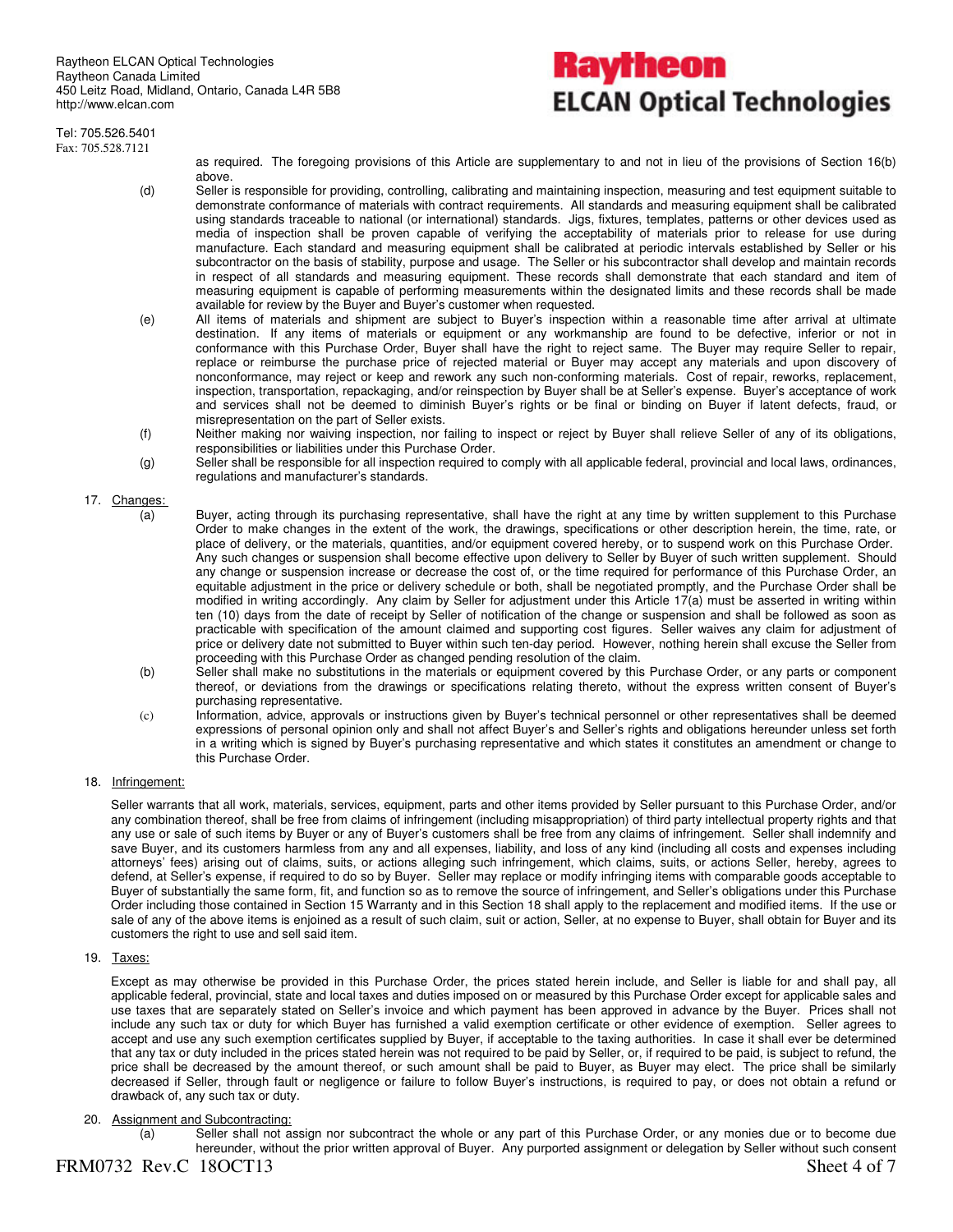# Raytheon **ELCAN Optical Technologies**

Tel: 705.526.5401 Fax: 705.528.7121

- shall be void. In the event such written approval is given, Seller shall bind its subcontractors or assignees, as the case may be, to the terms and conditions of this Purchase Order. Any such subcontracting by Seller shall not relieve Seller of any obligations, responsibilities or liabilities under the terms and conditions of this Purchase Order, or in any way be detrimental to Buyer. Buyer may assign this Purchase Order to (i) any affiliated company, (ii) any successor in interest, or (iii) Buyer's customer.
- (b) Seller shall promptly notify the Buyer in writing of any organizational changes made by Seller, including name or ownership changes, mergers or acquisitions.

#### 21. Compliance:

Seller warrants that in the furnishing of the equipment and materials, and in the performance of the services, required hereunder, Seller will comply with all applicable federal, provincial and local laws, ordinances and regulations, including, but not limited to those concerning health, safety and employment of persons, and that Seller will obtain all necessary licenses and permits and pay all fees, taxes and other charges thereby required, and will furnish, upon Buyer's request, such evidence of compliance with any such laws, ordinances and regulations and the payment of any such fees, taxes or charges as Buyer may request. Seller agrees to defend, save harmless and indemnify Buyer and Buyer's customer from and against losses, damages, costs and expenses which occur by reason of any actual or alleged breach of this warranty.

#### 22. Worker's Compensation, Safety and Insurance:

Where work in connection with this Purchase Order is to be performed by Seller at the plant site of Buyer or of Buyer's customer, Seller agrees to furnish Buyer, promptly following acceptance of this Purchase Order, and prior to the commencement of any such work, certificates of insurance satisfactory to Buyer, evidencing the following:

- i Workers Compensation Insurance in complete compliance with the applicable Workers Compensation Law fully protecting Buyer and Buyer's customer from all worker compensation claims arising out of, or during the course of employment to completion of the Seller's work hereunder.
- ii Comprehensive General Liability including coverage of the risks hereinafter mentioned in this sub-paragraph in amounts not less than \$1,000,000 for bodily injury to any one person and \$2,000,000 for bodily injury for any one accident, and \$1,000,000 for property damage for any one accident, or in such other amounts as are specified by the Buyer.
- iii Comprehensive Automobile Liability in amounts not less than \$1,000,000 for bodily injury to any one person and \$2,000,000 for bodily injury for any one accident, and \$1,000,000 for property damage for any one accident.
	- (b) All safety and security regulations that are enforced by the Buyer will apply to the employees of the Seller, including smoking designations and protective clothing.
	- (c) When it is necessary to work with or in the immediate vicinity of any hazardous chemicals, the Seller will contact the Buyer beforehand for proper safety instructions, as outlined in the Workplace Hazardous Materials Information System (WHMIS). This especially applies to processes involving extreme heat or open flame.

#### 23. Indemnity Against Claims.

Seller shall, without limitation, indemnify and save Buyer and its customer(s) and their respective officers, directors, employees and agents harmless from and against (i) all claims and resulting costs, expenses and liability which arise from personal injury, death, or property loss or damage attributed to, or caused by, the goods, services or other items supplied by Seller pursuant to this Purchase Order, including, without limitation, latent defects in such goods, services or other items, except to the extent that such injury, death, loss or damage is caused solely and directly by the negligence of Buyer, and (ii) all claims (including resulting costs, expenses and liability) by the employees of Seller or any of its subcontracts.

#### 24. Liens:

Seller agrees to defend and hold harmless Buyer and Buyer's customer from and against any and all laborer's, materialmen's and/or mechanic liens, claims and suits arising out of or in connection with this Purchase Order and shall indemnify same against all losses, damages, costs and expenses incurred in connection therewith. Seller shall keep the premises of Buyer and Buyer's customer free from any and all such liens and encumbrances. Whenever Buyer requests it, Seller shall furnish Buyer with proof satisfactory to Buyer that all such liens, claims and suits have been discharged, satisfied and released, or, at the option of Buyer, with a satisfactory surety bond indemnifying Buyer and it's customer against any claims based thereon.

#### 25. Assembly:

All mechanical equipment and all machinery shall be assembled and tested in Seller's shop in accordance with applicable industry standards and practice to insure that all parts fit properly, and, only if necessary to facilitate shipping, knocked down as may be required. Anything herein to the contrary notwithstanding, however, if the terms of this Purchase Order or any drawings, specifications or other documents made a part thereof specify the degree of assembly required, Seller may comply with the assembly requirements so specified.

#### 26. Independent Contractor:

It is agreed that Seller and all persons performing services pursuant to this Purchase Order on Seller's behalf, shall act as independent contractors and not as agents or employees of Buyer or Buyer's customer, and that such persons shall at no times be, or represent themselves to be, agents, servants, or employees of Buyer or Buyer's customer. Seller agrees to defend and hold harmless Buyer and Buyer's customer from and against all threats, claims, and suits, and to indemnify same against all losses, damages, costs and expenses arising out of a breach of this provision.

#### 27. Invoices:

Unless otherwise noted herein, all invoices shall be submitted in duplicate in accordance with instructions on the Purchase Order. All prepaid freight charges shall be shown separately on invoices. Invoices will not be approved for payment until Buyer has received from Seller detailed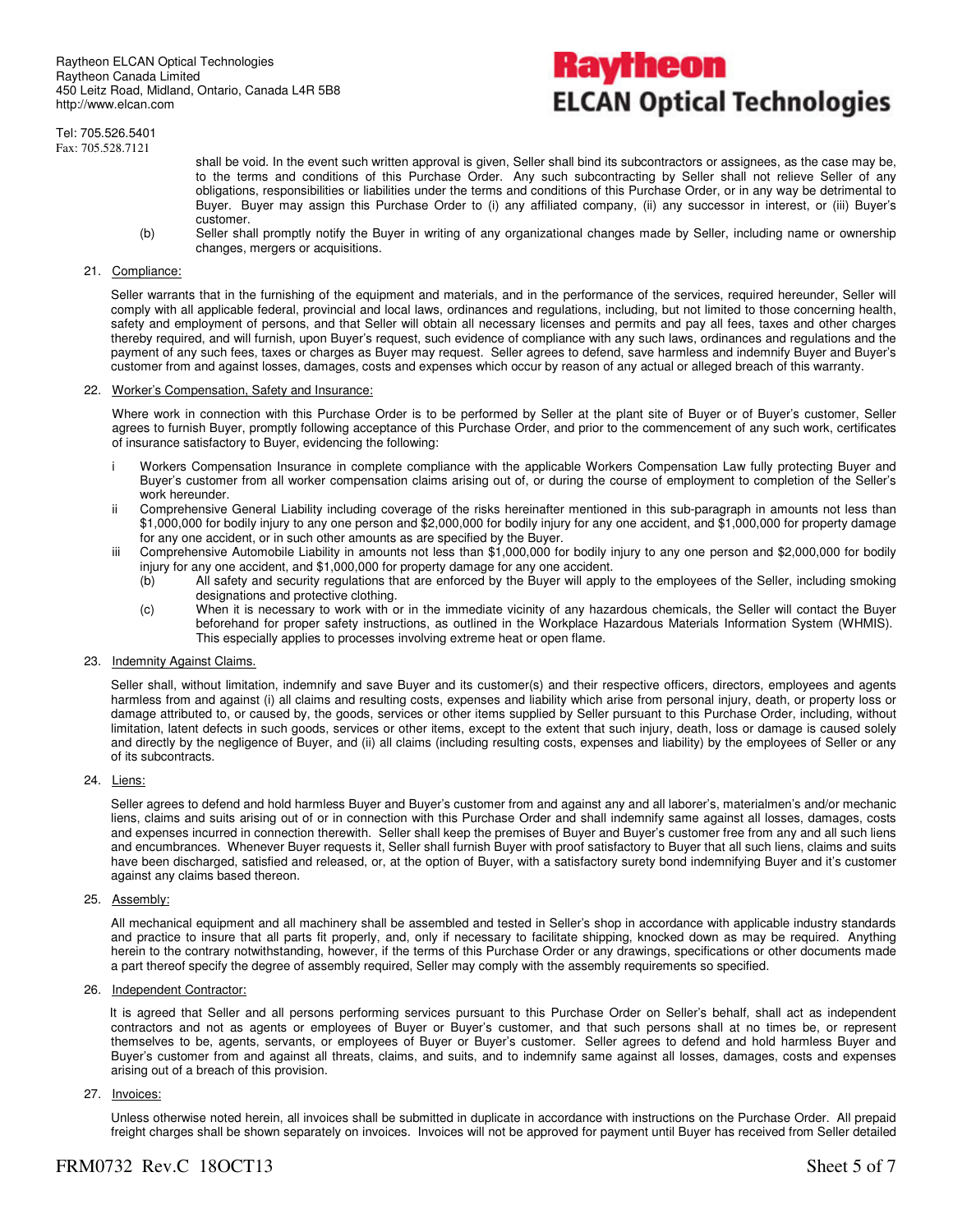Raytheon ELCAN Optical Technologies Raytheon Canada Limited 450 Leitz Road, Midland, Ontario, Canada L4R 5B8 http://www.elcan.com

# Kayfheon **ELCAN Optical Technologies**

#### Tel: 705.526.5401

Fax: 705.528.7121 packing lists and Bills of Lading, in accordance with instructions on Buyer's Purchase Order. Buyer's standard terms of payment are net 90 days from receipt by Buyer of a valid invoice.

28. Transfer of Risk and Property:

Risk of loss of, or damage to, the equipment and materials furnished hereunder, or any portion thereof, shall remain with Seller until the delivery of the equipment and materials, or any portion thereof, at Buyer's premises at 450 Leitz Road, Midland, Ontario, Canada, or the destination indicated by Buyer in the Purchase Order. Property in the equipment and materials furnished hereunder shall remain with Seller until acceptance by Buyer. Buyer shall be deemed not to have accepted them until it has had a reasonable opportunity of examining them for the purpose of ascertaining whether they are in conformity with the Purchase Order.

#### 29. Export Control.

- (a) Seller shall comply with all applicable United States and Canadian export control laws and regulations, including, but not limited to, the requirements of the Arms Export Control Act, 22 U.S.C. 2751-2794, the International Traffic in Arms Regulation (ITAR), 22 C.F.R. 120 et seq., the Export Administration Act, 50 U.S.C. app. 2401-2420, and the Export Administration Regulations, 15 C.F.R. 730-774 the Defence Production Act R.S., 1985, c.D.1, and the Export and Import Permits Act R.S., 1985, c.E-19.
- (b) Without limiting the foregoing, Seller shall not transfer any export controlled item, technical data or services to any employee of the Seller or to the Buyer unless the Seller has received prior authorization from the United States and Canadian Governments in the form of an export license, export agreement, or applicable license exemption or exception.
- (c) Seller shall notify Buyer if any use, sale, import or export by the Seller to be delivered under this Purchase Order is restricted by any export control laws or regulations applicable to the Seller. Seller shall provide reasonable assistance to the Buyer to obtain necessary import authorizations, export licenses, permits, agreements or amendments thereto as may be required by law to effect the export or import of goods, technical data or services related to the Purchase Order.
- (d) Seller shall immediately notify the Buyer if the Seller is listed in any Denied Parties List or if the Seller's export privileges are otherwise denied, suspended or revoked in whole or in part by any government entity or agency.
- (e) If Seller is engaged in the business of either exporting or manufacturing (whether exporting or not) defense articles or furnishing defense services, Seller represents that it maintains an effective export/import compliance program in accordance with all applicable regulations, including but not limited those of the United States International Traffic in Arms Regulations (ITAR).
- (f) If the technical data required to perform this Purchase Order is subject to the United States International Traffic in Arms Regulations (ITAR), Seller shall comply with the following:
	- i The technical data shall be used only in performance of Work required by this Purchase Order; and
	- ii The data shall not be disclosed to any other person, including lower-tier subcontractors within the same country, unless said person is expressly authorized pursuant to an export license or export agreement; and
	- iii Any rights in the data may not be acquired by Seller or any other Non-U.S. Person; and
	- iv Seller shall at Buyer's direction return all of the technical data exported to Seller pursuant to this Purchase Order upon fulfillment of its terms; and
	- v Unless otherwise expressly directed by Buyer, Seller shall deliver the Work only to Buyer, or to an agency of the U.S. Government if so directed by the Buyer.

#### 30. Waiver:

No claim or right arising out of breach of this Purchase Order can be discharged in whole or in part by waiver or renunciation thereof, unless said waiver or renunciation is in writing and signed by a duly authorized representative of Buyer.

#### 31. Severability

If any provision of this Purchase Order or application thereof is found invalid, illegal or unenforceable by law, the remainder of this Purchase Order will remain valid, enforceable and in full force and effect, and the parties will negotiate in good faith to substitute a provision of like economic intent and effect.

#### 32. Survivability

Seller's obligations, including but not limited to obligations under the Termination for Convenience; Termination for Default; Proprietary Rights; Release of Information; Warranty; Infringement; Compliance; Worker's Compensation, Safety and Insurance; Indemnity Against Claims, Liens; and Export Control provisions of this Purchase Order, shall survive termination, expiration, or completion of this Purchase Order.

33. Applicable Law:

All matters relating to the validity, construction and interpretation of this Purchase Order and any agreement resulting therefrom shall be interpreted in accordance with the laws of the Province of Ontario, Canada.

34. Entire Agreement:

This Purchase Order, when accepted by Seller, together with any drawings, specifications, data and attachments, shall constitute the entire agreement between the parties and shall supersede any other agreement or understandings made prior thereto. No modification thereof, additions thereto or deletions therefrom shall be binding upon Buyer, unless made in writing and executed by a duly authorized representative of the Buyer. Terms and conditions contained in any acknowledgement of this Purchase Order which are different from or in addition to the terms and conditions of this Purchase Order shall not be binding on the Buyer whether or not they would materially alter this order, and Buyer hereby objects thereto. Seller will be deemed to have assented to all terms and conditions contained herein if any part of the goods covered by this Purchase Order is shipped to Buyer.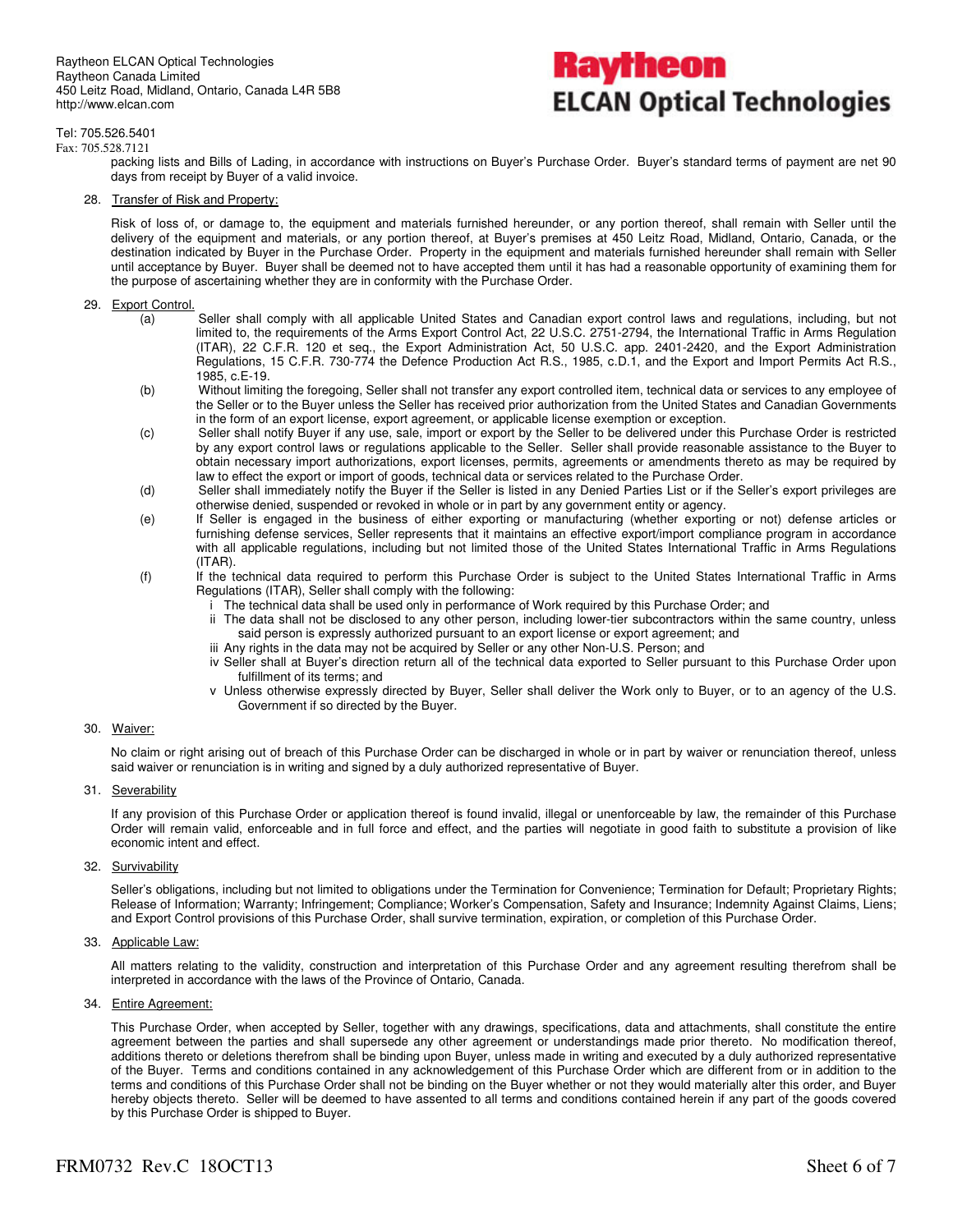

Tel: 705.526.5401 Fax: 705.528.7121

#### 35. Canadian Suppliers:

A factor in Raytheon Company's placement of this subcontract with your Canadian company is to support current Industrial and Regional Benefits (IRB) obligation including the Protected Military Satellite Communications (MilSatCom), AN/ALR-67(V)3 Defensive Electronic Warfare Suite (DEWS), Phalanx Close-In Weapons System Omnibus II, and Halifax Class Modernization (HCM) programs or other anticipated IRB obligations. The Raytheon supplier understands and acknowledges that procurements arising from this subcontract qualifying as IRB will be exclusively and irrevocably assigned to Raytheon Company by execution of this subcontract for its sole use and will be claimed for IRB credit in accordance with applicable laws and rules. So that Raytheon may be able to ensure transparency in its IRB obligations, the supplier agrees to provide promptly, upon request, the necessary international procurement information at no additional cost, including, for example, IRB Recipient benefits, the PO number, value, item description, Canadian Content Value (CCV), and international supplier identity.